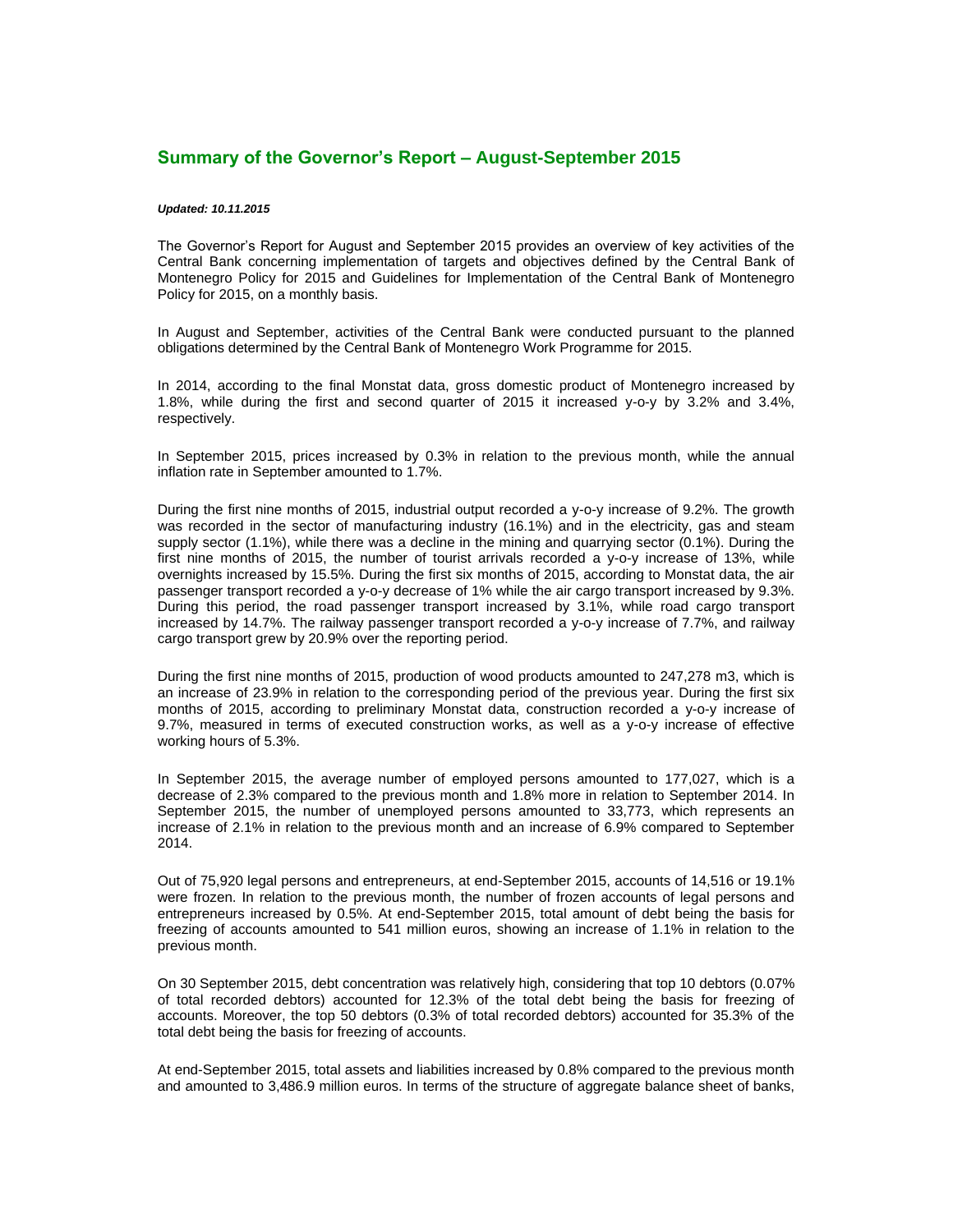total loans make up the dominate share, and were 2.8% higher in relation to the previous month and 7.4% higher in relation to the end of the previous year.

In terms of the structure of liabilities, deposits make up the dominate share of 75.3%. In September 2015, deposits in banks amounted to 2,623.9 million euros, which represents a monthly increase of 1% and an increase of 13.7% compared to end-2014. Out of the total amount of deposits in banks, corporate deposits accounted for 813.1 million euros or 31%, while household deposits accounted for 1,411.3 million euros or 53.8% of total deposits. At end-September 2015, total capital of banks amounted to 465.1 million euros, which is 2.7% less in relation to the previous month and an increase of 4.7% in relation to the end of the previous year.

In September, past due loans (without interests and accruals) amounted to 423.2 million euros, which is a decrease of 7.6% in relation to the previous month, while they recorded a decrease of 4.9% in relation to end-2014. At end-September 2015, non-performing loans (without interests, and prepayments and accruals) amounted to 351.5 million euros and made up 13.8% of total loans. In relation to the previous month, non-performing loans decreased by 3.1%, while they recorded a decrease of 6.4% in relation to the end of the previous year.

The weighted average lending effective interest rate (WALEIR) on total loans approved amounted to 8.89% at end-September 2015, which represents a monthly increase of 0.03 percentage points, while in relation to end-December 2014 it recorded a decrease of 0.33 percentage points. The weighted average effective lending interest rate (WALEIR) on new loans amounted to 9.63% in September 2015, which represents a monthly increase of 0.58 percentage points, and an increase of 0.61 percentage points in relation to December 2014. The weighted average effective deposit interest rate (WAEDIR) amounted to 1.28% at end-September 2015, showing a decline of 0.06 percentage points in relation to the previous month, while it recorded a decline of 0.58 percentage points in relation to end-December 2014.

At end-September 2015, reserve requirements of banks amounted to 241.9 million euros, which represents a monthly increase of 5.8 million euros or 2.5%, while in relation to the end of the previous year, reserve requirements increased by 27 million euros or 12.6%. In September, five banks did not use the possibility to allocate a part of their reserve requirements in the form of T-bills. Of the total amount of allocated reserve requirements, some 49.1% was allocated to the CBCG account held abroad, 28.8% to the account of reserve requirement in the country, and 22.1% in the form of T- bills. During September 2015, all banks allocated and maintained reserve requirements within prescribed limits.

In August 2015, the gross insurance premium amounted to 6.1 million euros. Non-life insurance premiums still accounted for the main share in its structure with 83.3%, while invoiced life insurance premiums accounted for the remaining 16.7%.

In September 2015, Montenegro stock exchange recorded a turnover in the amount of 1.6 million euros, through 389 transactions. The turnover was 20% higher in relation to the previous month. Market capitalisation, as at 30 September 2015 amounted to 2,968.1 million euros, thus recording a monthly increase of 0.6%. The MONEX index, which amounted to 11,917.69 index points at end-September 2015, decreased slightly in relation to the end of the previous month, while investment fund index MONEXPIF amounted to 2,999.42 and recorded a monthly increase of 0.9%. The MNSE10 index amounted to 946.78 index points and increased slightly in relation to the previous month.

In September 2015, according to the Ministry of Finance estimates, Montenegrin fiscal deficit amounted to 13.4 million euros, while in September 2014 there was a deficit in the amount of 4.2 million euros. For nine months of 2015, budget deficit amounted to 245.4 million euros, i.e. 6.7% of estimated GDP. Source revenues of the budget of Montenegro amounted to 123.7 million euros or 3.4% of GDP, which represents an increase of 1.7% in relation to the plan for September. In relation to source revenues recorded in September 2014, there was an increase of 4.9%. Budget expenditures amounted to 137.1 million euros or 3.7% of GDP which is 5.1% more in relation to the plan for September 2015, and 12.3% more in relation to September 2014.